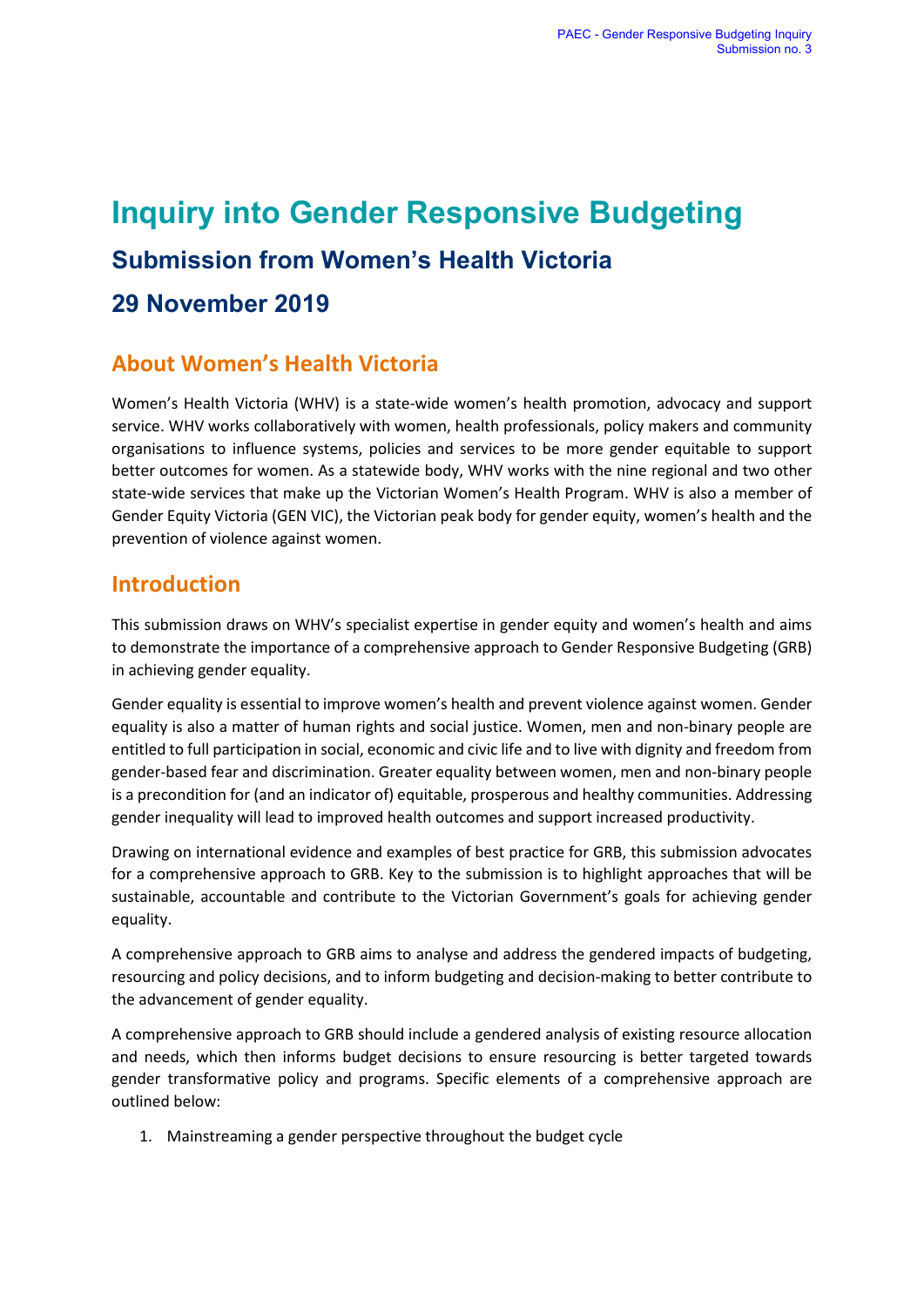- 2. Assessing the gender impact of output and asset investment, as well as savings and revenue initiatives
- 3. Using a gender analysis to inform decisions across all areas of policy and programming
- 4. Mainstreaming gender responsive budgeting across all policy portfolios, including but not limited to economic policy
- 5. Ensuring a gender transformative framework informs GRB processes
- 6. Ensuring an intersectional approach is applied to GRB processes
- 7. Aligning GRB with government gender equality goals
- 8. Embedding gender expertise, tools and resources across all departments, and in particular within the Department of Treasury and Finance (DTF)
- 9. Monitoring and evaluation of the effectiveness of the GRB approach
- 10. Incorporating external GRB expertise to promote accountability and transparency of a GRB process

WHV endorses the submission to this inquiry from Gender Equity Victoria (GEN VIC), including all eight recommendations.

WHV has provided a short, principle-based submission. Additional information and evidence can be provided to further support this submission on request.

# **Rationale for Gender Responsive Budgeting**

The (re-)introduction of GRB is included as a founding reform in Victoria's gender equality strategy, *Safe and Strong*. *Safe and Strong* explicitly commits to applying a gender perspective to policies, budgets and economic planning and defines GRB as a process that '*reviews and adapts budgetary processes and policies so that expenditures and revenues reflect gender differences and gender inequalities in income, assets, decision-making power, service needs and responsibilities for caring'*. In the strategy, the Victorian Government explicitly commits to '*progressively introduce gender impact analysis in policy, budgets and service delivery.'*

GRB plays a key role in achieving gender equality through providing a robust analysis of how policies and resourcing decisions that impact women, men and non-binary people. This provides decision makers with a gender analysis, supported by gender-disaggregated data, to ensure policies and resourcing are targeted to address inequalities and better contribute to gender equality.

GRB provides government decision-makers with:

- an increased understanding of gaps in programming targeting gender equality and the prevention of violence against women;
- clear evidence of how existing budgeting and resourcing across all policy portfolios impacts on Victorian men, women and non- binary people both positively and negatively;
- analysis to a more equal division of resources that promotes a gender equal Victoria; and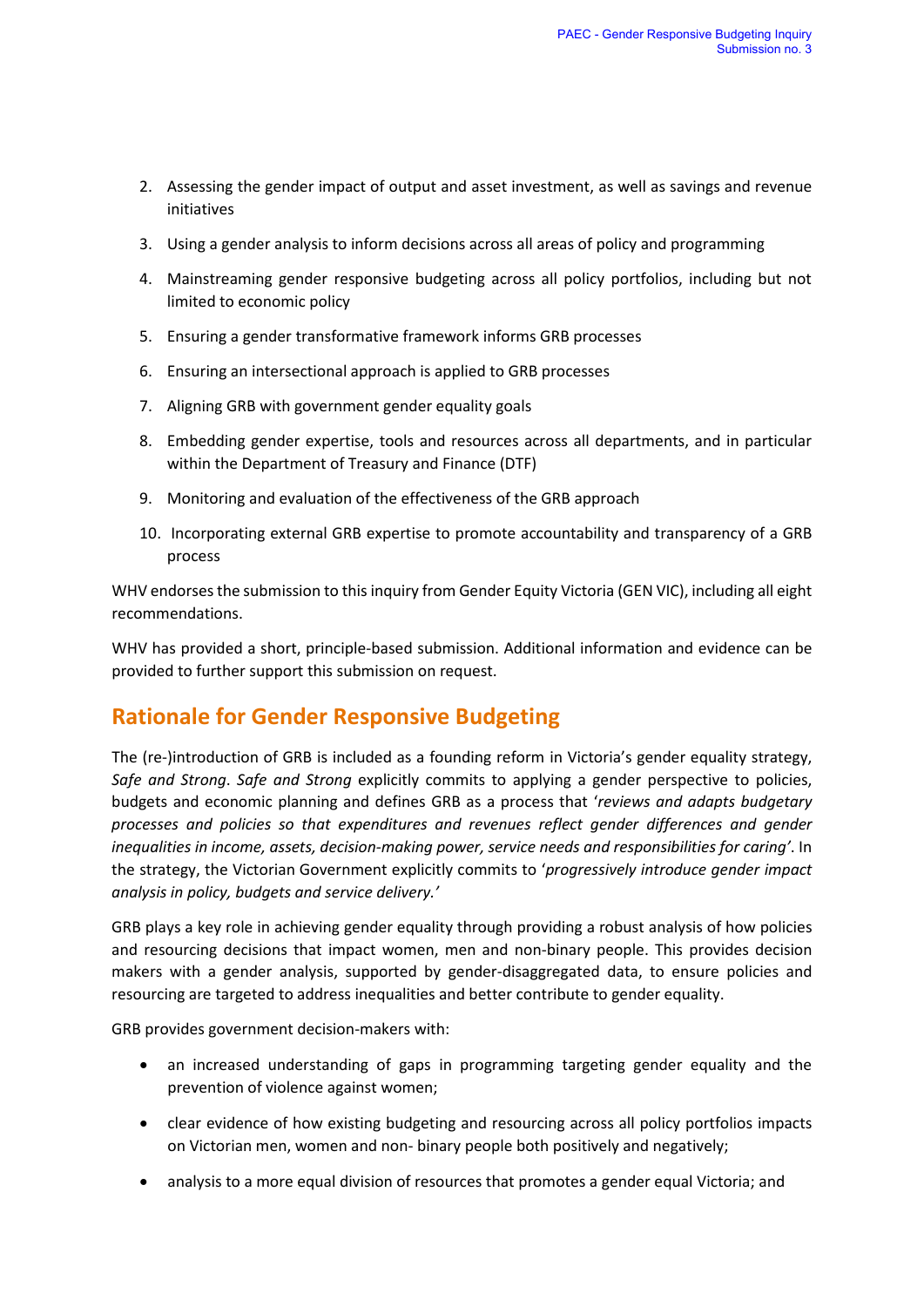• analysis to support the resourcing of policies and programs that positively impact women and girls and contribute to Victoria's goals for achieving gender equality and preventing violence against women. $1$ 

For Victoria to achieve its gender equality goals as articulated in *Safe and Strong*, it is recommended that a comprehensive GRB process that considers gender inequalities across all aspects of Victorian life is embedded into Victoria's Government policy-making and budget processes*. Safe and Strong* acknowledges that '*countries with the highest rates of gender equality have established strong gender equality governance structures',* highlighting the importance to embedding GRB processes across government systems. For the purpose of this submission, WHV has defined GRB as '*an application of gender mainstreaming in the budgetary process. It means a gender-based assessment of budgets incorporating a gender perspective at all levels of the budgetary process and restructuring revenues*  and expenditures in order to promote gender equality<sup>[2](#page-2-1)</sup>. Key to this definition is the focus on mainstreaming of a gendered perspective across all aspects of the budget process, and ensuring that GRB takes a whole of government approach so that it reaches all dimensions of gender inequality in Victorian life, including both portfolios where the association with gender is clear, such as family violence, and those that currently apply little gender analysis, such as housing and homelessness, urban planning, education, employment and industry policy, and environment. A comprehensive approach to GRB starts from the premise that no policy or budget decision is gender 'neutral'.

GRB is advocated for by a number of key international bodies including the International Labour Organisation, the Organisation for Economic Cooperation and Development, the United Nations and the International Monetary Foundation. Almost half of OECD countries are engaging in GRB in some capacity. [3](#page-2-2) International experience demonstrates that GRB can contribute to gender equality, specifically through providing an analysis of key policy and resourcing gaps and how gender-insensitive budgeting may inadvertently negatively impact women and girls by re-enforcing gender inequalities. For example, in South Africa, a gender budget analysis revealed that South African women were adversely affected by the negative outcomes of trade policy and implementation<sup>[4](#page-2-3)</sup>. Identifying the adverse effects of gender insensitive policy can inform the development of policy that aims to contribute to positive outcomes for women.

In the 1980's, Australia was a leader in GRB, however, in more recent years, Australia's commitment to GRB has significantly declined.<sup>[5](#page-2-4)</sup> Victoria is currently leading internationally in gender equality policy and practice; effective implementation of GRB will be a vital factor in ensuring Victoria achieves its

<span id="page-2-0"></span><sup>1</sup> Please refer to page 5 of GEN VIC's submission to this Inquiry for further analysis of ways in which a GRB process can be expected to contribute to policy and outcomes that increase gender equality.

<span id="page-2-1"></span><sup>2</sup> Council of Europe 2009, cited in: Downes R, Von Trapp L, Nicol S (2017) **Gender budgeting in OECD countries**. OECD Journal on Budgeting 16(3): 71-107

<span id="page-2-2"></span><sup>3</sup> Downes R, Von Trapp L, Nicol S (2017) **Gender budgeting in OECD countries**. OECD Journal on Budgeting 16(3): 71-107 4 Bureau for Gender Equality **Overview of gender-responsive budget initiatives: a discussion paper for ILO** 

<span id="page-2-3"></span>**staff on the relevance of gender-responsive budget initiatives in promoting gender equality in decent work country programmes.** International Labour Organisation, Geneva, p.24

<span id="page-2-4"></span>5 Refer to GEN VIC's Policy Submission Section 3, pg 8, **History of Gender Responsive Budgeting in Australia in for further information of the history of GRB within the Victorian context.**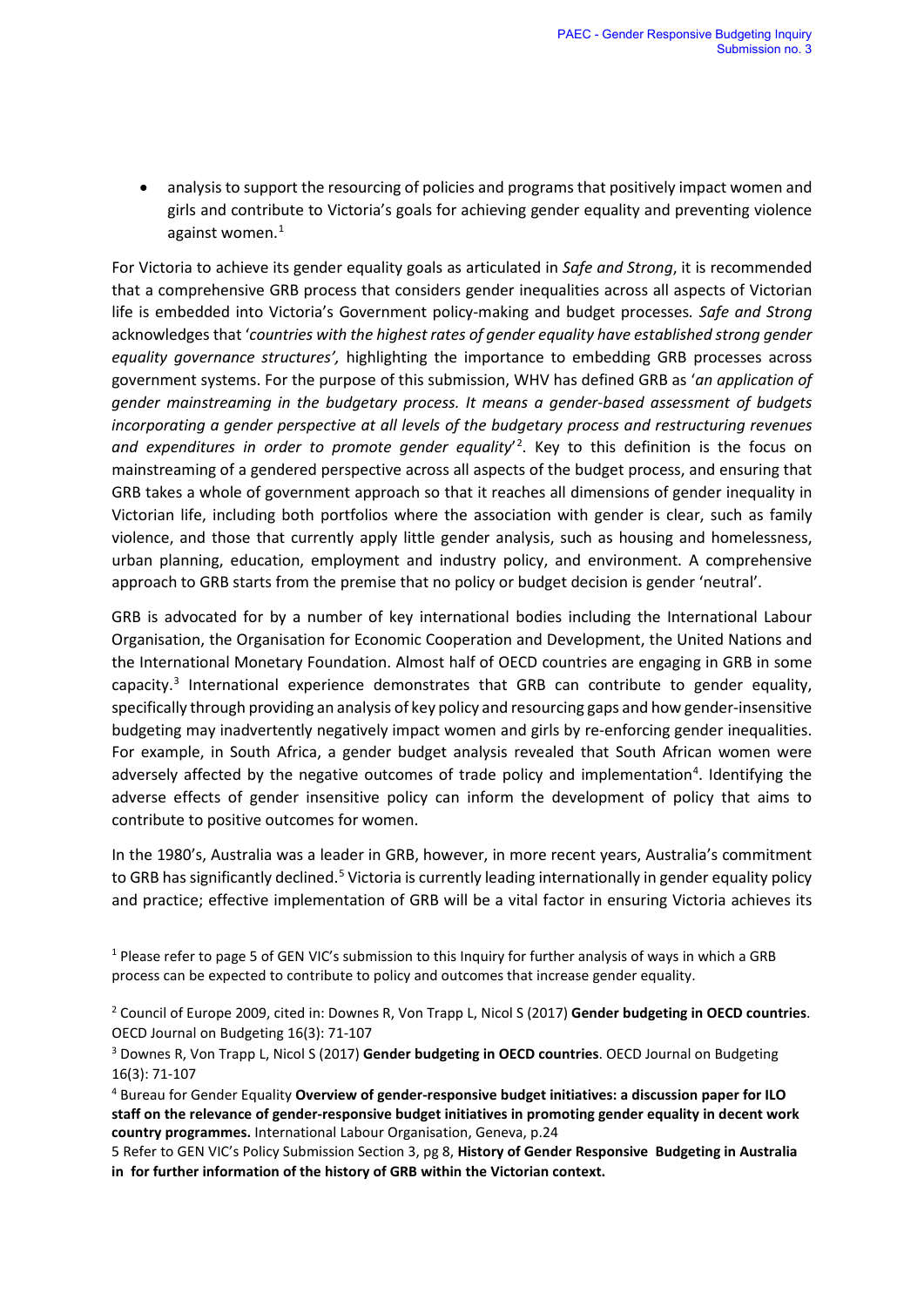gender equality and prevention of violence against women goals. In implementing GRB, the Victorian Government should be informed by international evidence-based practice and take a whole of government approach, framed by the gender equality objectives outlined in *Safe and Strong*.

# **A comprehensive approach to Gender Responsive Budgeting**

A comprehensive approach to GRB involves:

- Embedding GRB in government policy and budget processes so that it is sustained over time, regardless of any changes in government and government programming priorities.
- Capturing a whole of government perspective on budgeting to ensure all gender inequalities within Victorian life are captured and the analysis goes beyond funding women-specific programming.

Key elements and analysis of a comprehensive GRB process are detailed below:

#### **1. Mainstreaming a gender perspective throughout the budget cycle**

Mainstreaming a gender perspective throughout the whole budget process means ensuring gender is included at all stages of budget analysis and decision making to achieve gender equitable outcomes.

Policy and program decisions are integral to the budget process. This means that gender analysis is required from the point where budget bids are being developed in line agencies before they are submitted to DTF, through the central agency budget briefing process, Cabinet decision-making and final compilation of the budget and gender budget statement.

#### **2. Using a gender analysis to inform decisions across all areas of policy and programming**

Undertaking gender analysis across all areas of public financial administration is recognised internationally as an important approach for effective GRB. [6](#page-3-0) Collection of gender disaggregated data across government is critical to enable effective analysis of how resourcing impacts men, women and non-binary people differently. WHV also supports recommendation 5 in GEN VIC's submission which advocates for all economic and fiscal data to be disaggregated to measure differential impacts of the Victorian Budget on women and gender diverse people.

Gender analysis is the first step in a mainstreaming approach and includes using gender-disaggregated data to:

- analyse the needs of men, women and non-binary people;
- analyse how current expenditure and revenue-raising is impacting gender equality both positively and negatively across all government portfolios;
- identify gendered barriers to accessing resources/services provided; and

<span id="page-3-0"></span><sup>6</sup> European Institute for Gender Equality (2017) **Gender budgeting.** European Institute for Gender Equality, Vilnius. p.7 Available from: [URL](http://eige.europa.eu/gender-mainstreaming)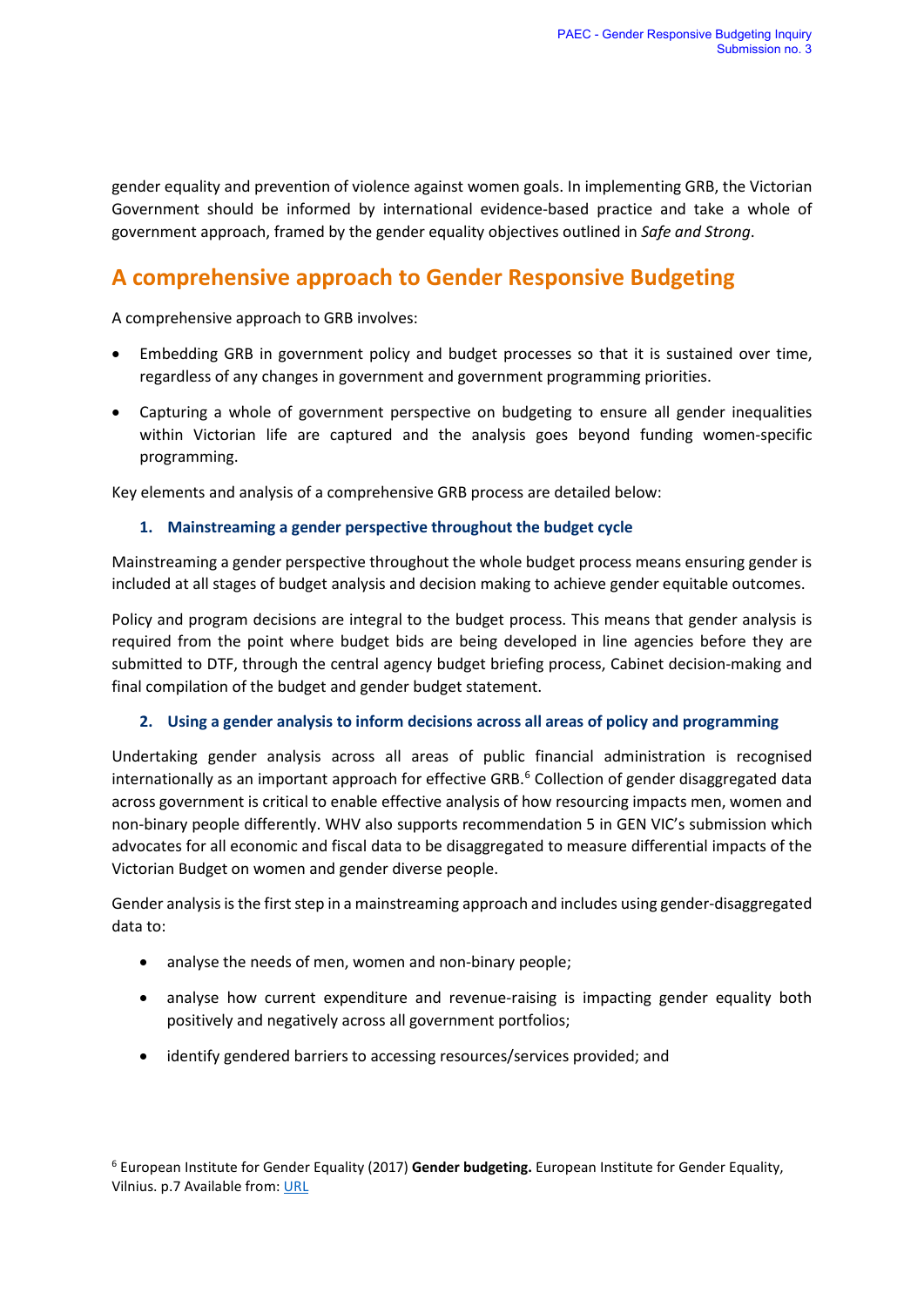• analyse the extent to which the budget has contributed to achieving government gender equality goals and key gaps.

A thorough gender analysis of the budget will highlight gaps and gendered impacts of existing funding and policy priorities, allowing resources to be targeted to gap areas or to increase funding in areas having a positive impact on gender equity.

There are many international examples of mainstreaming gender analysis throughout policy and budget processes across government. For example, the Canadian Government requires gender analysis of all policies, legislation and programs across government departments to understand gendered impacts to inform decision making<sup>[7](#page-4-0)</sup>.

## **3. Assessing the gender impact of output and asset investment, as well as savings and revenue initiatives**

A comprehensive approach to gender responsive budgeting should cover all aspects of government income and expenditure, including both capital investment and funding for service delivery, as well as identifying and addressing the gender impacts of revenue measures such as taxes and levies, and savings and efficiency measures.

## **4. Mainstreaming gender responsive budgeting across all policy portfolios, including but not limited to economic policy**

A whole of government approach to GRB acknowledges that gender inequalities exist across all aspects of Victorian life. For Victoria to achieve its gender equality objectives, gender responsive budgeting needs to be undertaken across all aspects of public administration. A whole of government approach to GRB will both enable the identification of gaps in gender focused resourcing and ensure existing resourcing is not inadvertently reinforcing gender inequalities. A whole of government approach ensures women's issues are not siloed to a specific area of spending, but instead the positive and negative impacts of spending on men, women and non-binary people are considered across all initiatives.

## **5. Ensuring a gender transformative framework informs GRB processes**

A GRB process should be embedded within a gender transformative framework to ensure resources are allocated in a way that contributes to initiatives that actively transform the norms, practices and structures that reinforce gender inequality.

In practice there are three main approaches to gender equity; gender insensitive, gender sensitive and gender transformative. WHV defines these terms as:

**Gender insensitive:** A policy, program or service that ignores gender and therefore may incorporate biases in favour of one gender; males are usually the 'benchmark'. *An example might be funding a new sports stadium with insufficient female toilets and inadequate lighting at night.*

<span id="page-4-0"></span><sup>7</sup> Downes R, Von Trapp L, Nicol S (2017) **Gender budgeting in OECD countries**. *OECD Journal on Budgeting*  16(3): 71-107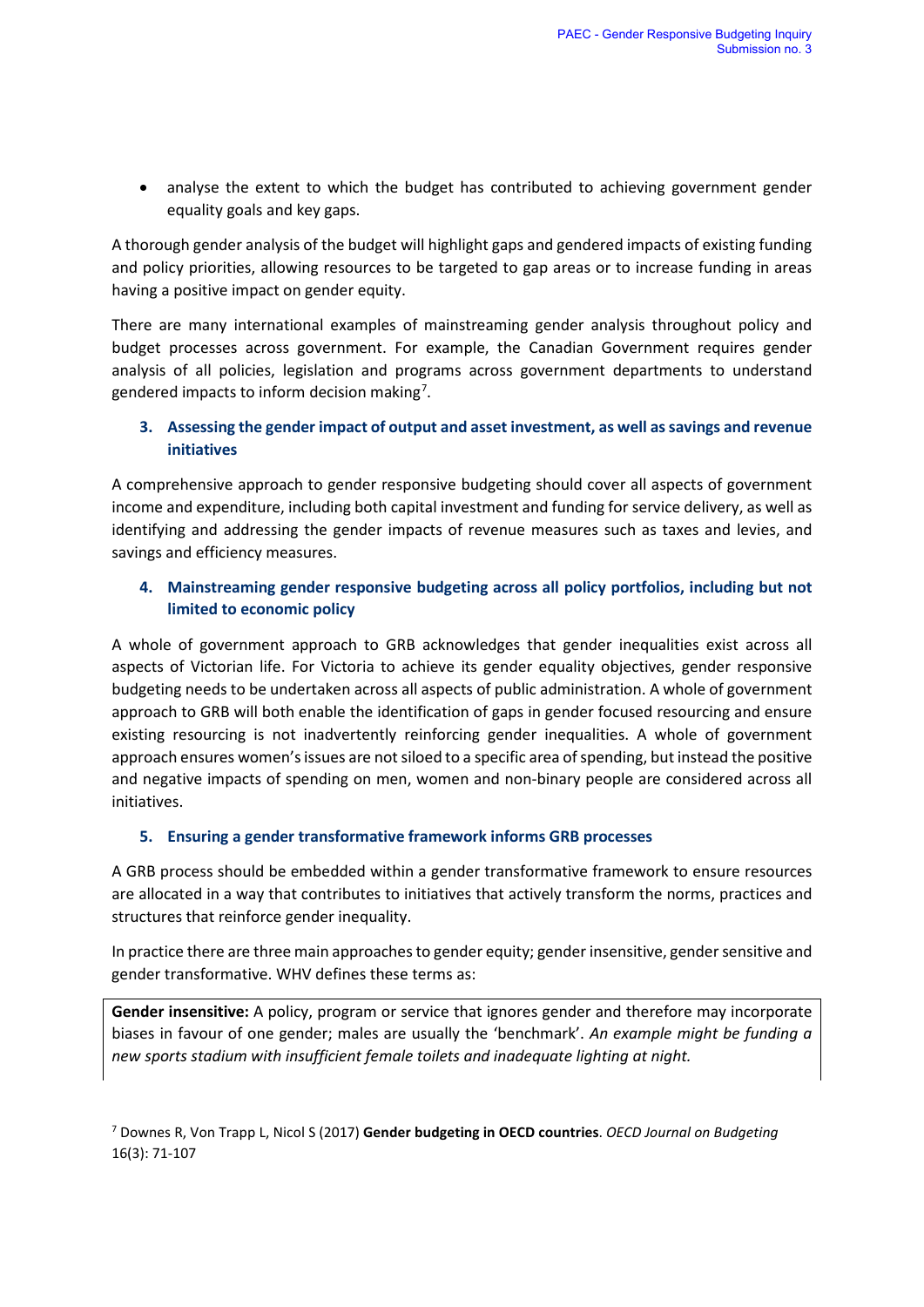**Gender sensitive:** An approach that takes gender into account, acknowledging the different expectations, pressures, inequalities and needs of males and females. *An example might be ensuring there is equal funding for sports involving high rates of participation by women.* 

**Gender transformative:** Gender transformative policy and practice examines, challenges and ultimately transforms structures, norms and behaviours that reinforce gender inequality and strengthens those that support gender equality. *An example might be funding an initiative to increase female participation in sports traditionally dominated by men.*

For example, Sweden and Norway have introduced gender transformative measures into their paid parental leave schemes in order to encourage fathers to take a more active role in child-care and domestic labour. Both Norway and Sweden have paid parental leave schemes with high rates of income replacement and a non-transferable mandated 'daddy (or co-parent)' quota which increased the proportion of fathers taking parental leave from between 4-7% in 1990 up to 90% in 200[8](#page-5-0).<sup>8</sup> This initiative has transformed gender norms and practices by increasing the distribution of household chores and child-care more evenly, thereby shifting gender roles and allowing mothers greater employment opportunities.

#### **6. Ensuring an intersectional approach is applied to GRB processes**

*'Intersectionality is a way of seeing or analysing the dynamics of power and social inequality in our society'*. [9](#page-5-1) Applying an intersectional analysis as part of a gender responsive budgeting process ensures that the impacts of other forms of inequality and disadvantage that intersect with gender inequality, such as racism, ableism and homophobia, are also considered. This will: ensure that any investment in universal programs achieves equitable outcomes among women; enable investment in targeted initiatives to improve outcomes and equity for disadvantaged groups of women; and ensure that the allocation of resources does not inadvertently increase disadvantage.

WHV recommends an intersectional framework be applied to Victoria's GRB process to ensure budgeting decisions address all intersecting factors that reinforce discrimination or disadvantage in addition to gender, including sexual orientation, ethnicity, language, religion, class, socioeconomic status, gender identity, ability and age.

For example, Aboriginal and Torres Strait Islander Women report experiencing violence at 3.1 the rates of non-Indigenous women and the impacts are often more complex.<sup>[10](#page-5-2)</sup> Applying an intersectional gender lens would mean identifying measures that address this disadvantage, such as increasing

<span id="page-5-1"></span><sup>9</sup> Multicultural Centre for Women's Health (2017) **Intersectionality matters: a guide to engaging immigrant and refugee communities to prevent violence against women**. MCWH, Collingwood, Vic. p. 5. Available from: [URL](http://mcwh.com.au/downloads/Intersectionality-Matters-Guide-2017.pdf)

<span id="page-5-2"></span>10 Our Watch (2018) **Changing the picture: a national resource to support the prevention of violence against Aboriginal and Torres Strait Islander women and their children.** Our Watch, Melbourne, p. 6. Available from: [URL](https://www.ourwatch.org.au/getmedia/ab55d7a6-8c07-45ac-a80f-dbb9e593cbf6/Changing-the-picture-AA-3.pdf.aspx)

<span id="page-5-0"></span><sup>8</sup> Moss P (ed.) **International review of leave policies and related research** (2013). International Network on Leave Policies and Research, London. p.36; Duvander A-Z, Haas L (2013) Sweden: introducing the Network. International Network on Leave Policies and Research, London, pp. 5-6; Hedlin S (2014) **[Why Swedish men](http://www.economist.com/blogs/economist-explains/2014/07/economist-explains-15)  [take so much paternity leave](http://www.economist.com/blogs/economist-explains/2014/07/economist-explains-15)**, *The Economist* (Jul 23). Available from: [URL](https://www.researchgate.net/publication/334470180_Why_Swedish_Men_Take_So_Much_Paternity_Leave)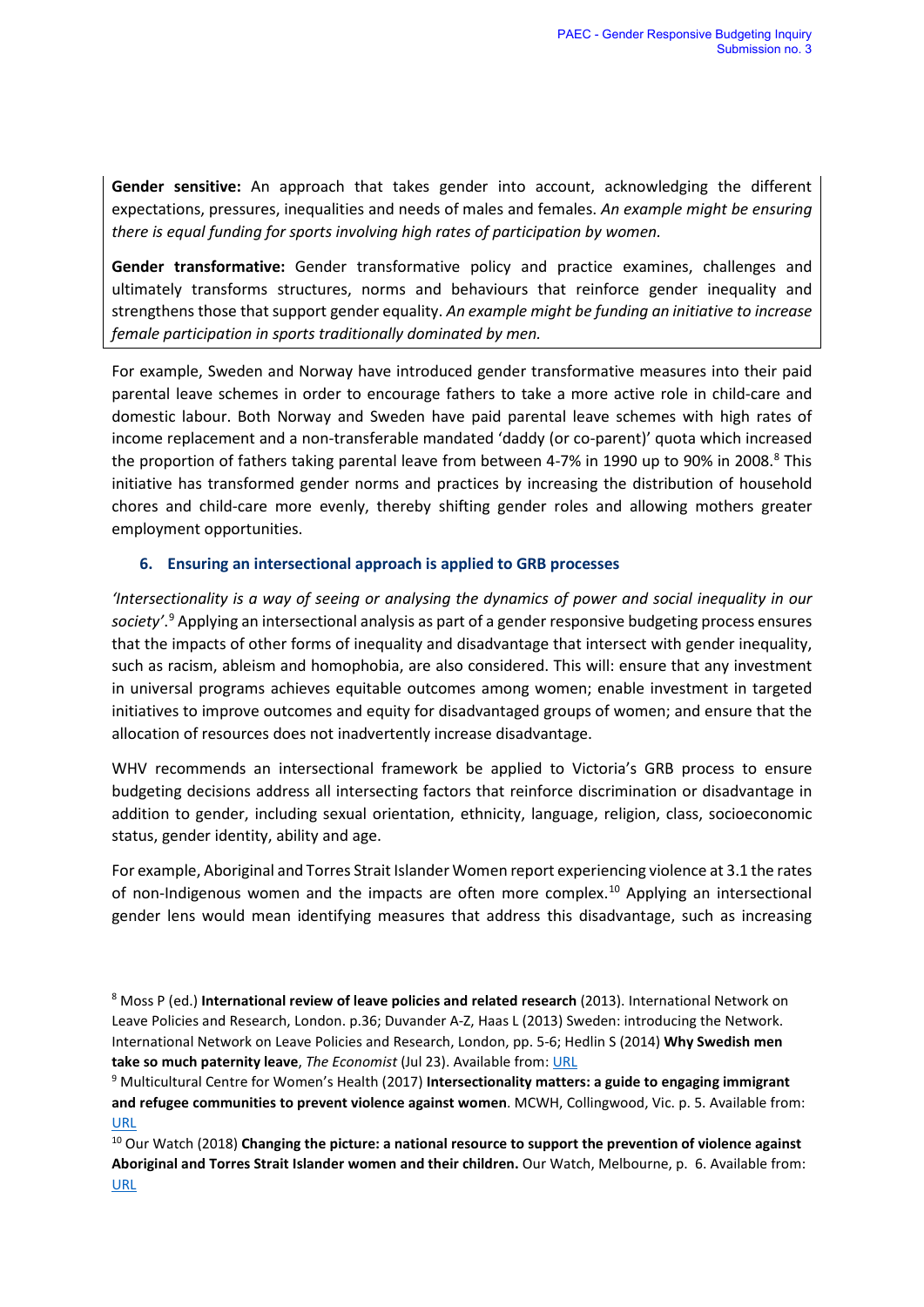funding for Aboriginal-community controlled organisations that support Aboriginal women experiencing violence.

### **7. Aligning GRB with government gender equality goals**

International guidance indicates that GRB processes are most effective when they are aligned with existing gender equality objectives. [11](#page-6-0) To meet the commitments outlined in *Safe and Strong* and the Gender Equality Bill recently introduced into the Victorian Parliament, Victoria needs a GRB process that mainstreams a gender perspective across the whole of government budgeting process.

## **8. Embedding gender expertise, tools and resources across all departments, and particularly within DTF**

Consistent with emerging best practice for GRB, gender budgeting expertise should be embedded across Victorian Government departments and agencies, and particularly within DTF. Embedding gendered expertise within all government agencies including DTF will ensure the GRB process is sustained over time.

This includes:

- Ensuring gender budgeting/economics expertise is embedded across all government agencies to inform the development of budget submissions;
- Establishing a dedicated unit within DTF to lead whole-of-government gender analysis across the budget cycle, working closely with the Office for Women in DPC;
- Collecting and analysing gender-disaggregated data to better understand the needs of men, women and non-binary people and support the ongoing monitoring and evaluation of the GRB process;
- Drawing on external gender expertise for example, within the women's health sector to build the internal capacity of government agencies, including DTF;
- Developing, implementing and evaluating effective tools to support gender impact analysis and build gender expertise within government agencies including DTF – supported by external gender experts; and
- Applying a gender lens to existing DTF policies and frameworks, such as the Resource Management Framework (see GEN VIC Recommendation 6).

There are a number of existing tools that have been implemented internationally to embed GRB within government. For example, Austria has a comprehensive framework to ensure a gender perspective is included within budgeting and their budget authority has developed guidelines and a process for gender budgeting across government. [12](#page-6-1)

<span id="page-6-0"></span><sup>11</sup> European Institute for Gender Equality (2017) **Gender budgeting.** European Institute for Gender Equality, Vilnius. p.6 Available from: [URL](http://eige.europa.eu/gender-mainstreaming)

<span id="page-6-1"></span><sup>12</sup> International Monetary Fund. Fiscal Affairs Department (2017) **Gender Budgeting in G7 Countries.** IMF, Washington. p.33. Available from[: URL](https://www.imf.org/en/Publications/Policy-Papers/Issues/2017/05/12/pp041917gender-budgeting-in-g7-countries)